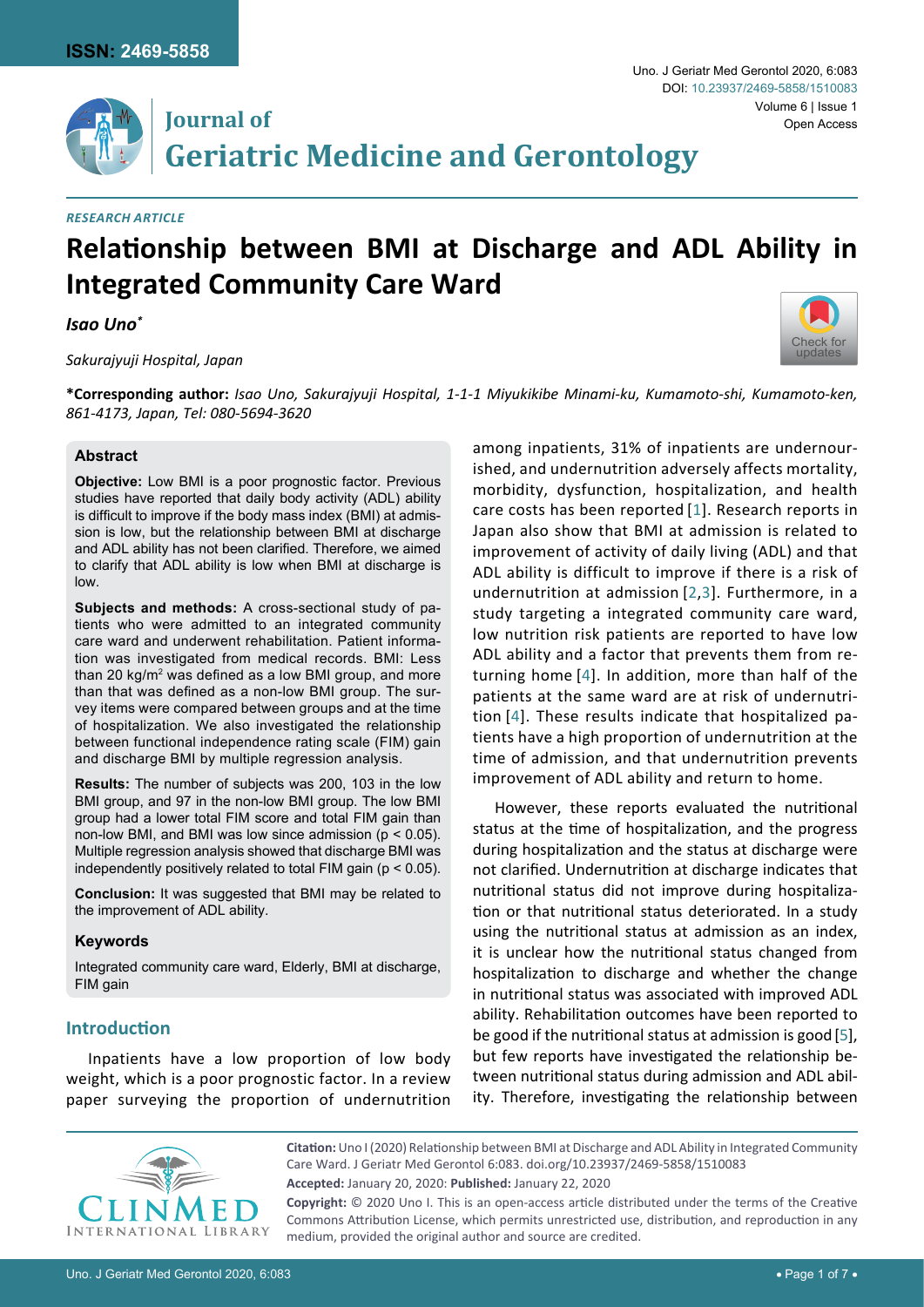nutritional status at discharge and ADL ability is a significant outcome in suggesting that improving nutritional status during hospitalization is a necessary element for improving ADL capacity.

The importance of rehabilitation nutrition in integrated community care ward is not clear because there are few previous studies. The Community Comprehensive Care Ward has three roles: (1) Acceptance from the acute phase, (2) Acceptance in an emergency, and (3) Support for returning home, and the hospitalization deadline is set at 60 days. In contrast to the convalescent rehabilitation ward, the community comprehensive care ward has no target disease. Therefore, in order to fulfill the above three roles in a period of 60 days, it is necessary to deal with patients in various states different from those in the convalescent rehabilitation ward. However, in previous studies, there were many reports targeting convalescent rehabilitation wards and few reports targeting integrated community care ward.

The purpose of this study was to investigate the relationship between nutritional status and ADL ability at the time of discharge in elderly patients admitted to the integrated community care ward.

### **Material and Method**

#### **Subject**

Patients who had been admitted to the Community Comprehensive Care Ward of Hospital A during the period from April 2017 to April 2018 and performed rehabilitation. Exclusion criteria included patients under 70 years of age, patients who were discharged from the hospital, patients who were transferred to an emergency hospital, and patients whose survey items were deficient. The subjects were rehabilitated 6 days a week for 40 to 60 minutes per day.

#### **Method**

The study design was a cross-sectional study, and retrospectively from the medical record, age, sex, disease, height, weight at hospitalization and discharge, BMI, Functional Independence Measure (FIM), serum albumin level, C-reactive Protein (CRP) Charlson comorbidity index (CCI), Food Intake Level Scale (FILS) at admission, required energy, intake energy, energy sufficiency, hospitalization days, hospitalization origin, discharge destination were collected.

Body weights were measured by nurses within one week of hospitalization and within one week before discharge. The BMI values at the time of hospitalization and discharge were calculated using the weight values. In this study, BMI was used as an indicator of nutritional status[[6\]](#page-6-9).

FIM is a score of the degree of independence in daily life, and is scored in 7 stages from 1 point "all assistance" to 7 points "independence". It consists of 13 items related to exercise and 5 items related to cognition, a total of 18 items, with a maximum of 126 points and a minimum of 18 points. FIM scores were scored by each therapist at the time of hospitalization and discharge. FIM was divided into motor FIM, cognitive FIM, and total FIM, and the change from hospitalization to discharge was calculated by subtracting the score at hospitalization from the score at hospital discharge.

CCI is a score assigned to each comorbidity, and the score is added according to the comorbidity [[7](#page-6-5)]. CCI was calculated by therapist investigating comorbidities from medical records.

FILS is an index that shows the eating situation in 10 stage from level 1 to level 10. The higher the score, the better the eating situation [[8](#page-6-6)]. FILS was evaluated by a registered dietitian at the time of admission.

The amount of energy required was calculated using the Harris-Benedict equation. The stress coefficient was set by a registered dietitian considering the general condition of the case based on the report of Long, et al. [[9\]](#page-6-7). The activity coefficient was set by the assigned therapist. Regarding the activity coefficient, the activity amount in daily life and the activity amount during each therapy were judged in three stages, low, medium and high, respectively, and a coefficient of 1.1 to 1.7 was set. At each stage of daily activity, low is "always bedded", middle is "only rehabilitation and ADL activities are performed", and high is "rehabilitation and ADL other than self-training activities". The amount of activity during each therapy is low, "assistance in the supine position, sitting position to automatic exercise level exercise", medium, "exercise in antigravity position, low level strength training", high, "walking, Active exercise such as strength training".

The amount of energy consumed was calculated by the dietitian who extracted the rate of meal intake for one week from the hospitalization of each patient from the medical record and multiplied the amount of energy provided and the rate of intake to calculate the average amount of energy consumed. The energy sufficiency rate was calculated by the registered dietitian as the ratio of the intake energy amount to the required energy amount. The number of days of hospitalization was the number of days in the integrated community care ward.

The criteria for undernutrition were classified into two groups, with a BMI of less than 20 kg/m<sup>2</sup> at discharge as a low BMI group and a non-low BMI group at 20 kg/m<sup>2</sup> or more with reference to the GLIM undernutrition standard [[10\]](#page-6-8).

#### **Statistical analysis**

The Shapiro-Wilk test was performed as a test of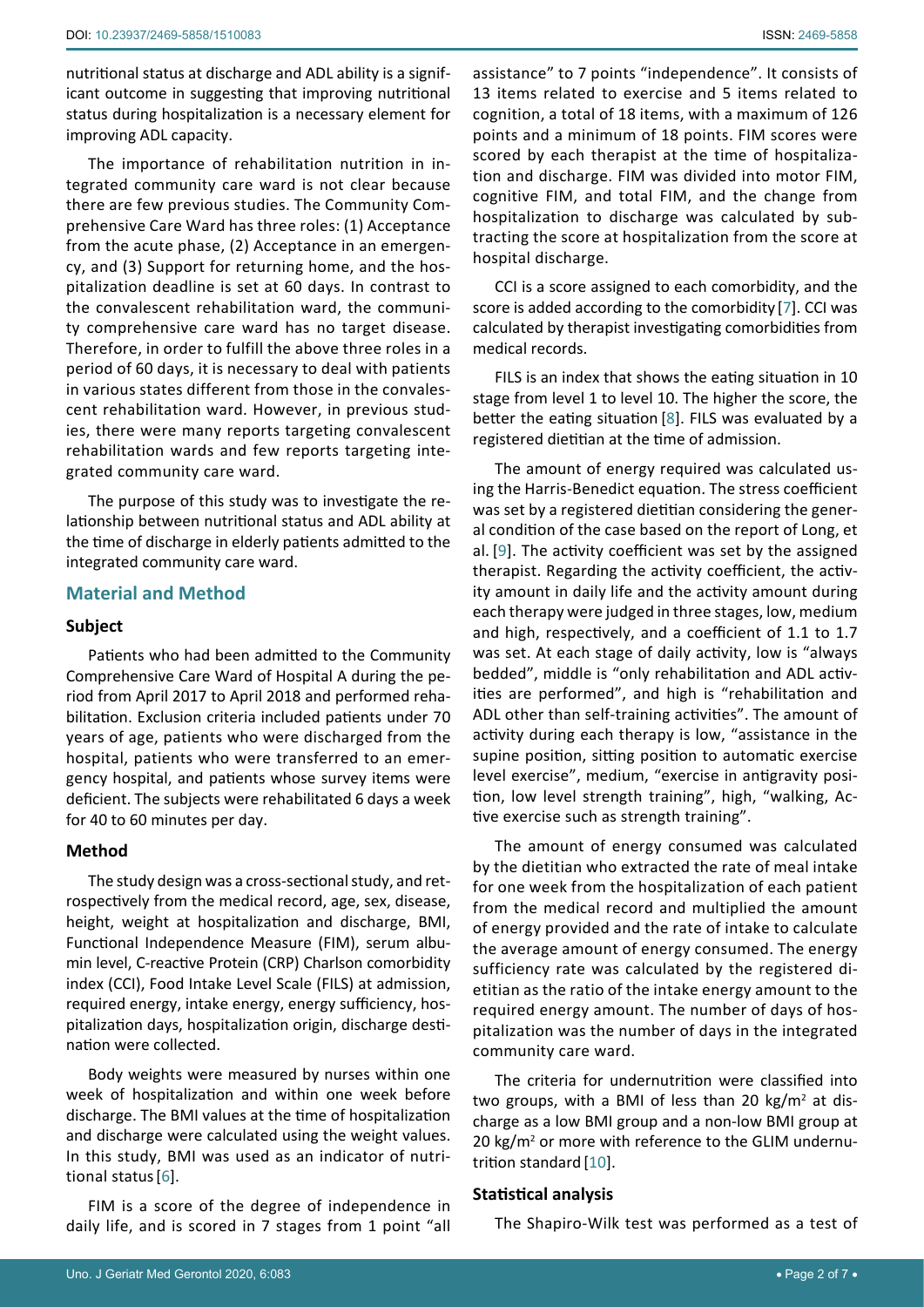normality for all survey items, and subsequent tests were selected based on the results. To examine the difference between the low BMI group and the nonlow BMI group, based on the test of normality, if the normal distribution is followed, the unpaired t-test, otherwise the Mann-Whitney U test Was performed. In addition, we performed  $\chi^2$  test for the binary variable items. To examine the progress during hospitalization in the low BMI group, BMI, albumin level, CRP, motor FIM, cognitive FIM, and total FIM measured at the time of hospitalization and discharge are each assigned a t-test or Wilcoxon rank test was performed.

Finally, we conducted a multiple regression analysis using FIM gain as the objective variable, and examined the strength of the relationship between changes in FIM and BMI at discharge. The explanatory variables of the multiple regression analysis are as follows: Age, gender, admission BMI, discharge BMI, weight loss rate, discharge albumin level, discharge CRP, rehabilitation disease, CCI, energy sufficiency, FILS and the number of days of hospitalization were selected. When selecting explanatory variables, we confirmed multicollinearity. The multicollinearity was judged as a correlation scale  $\mid r \mid 0.8$  or more, and the variables considered clinically significant were adopted when the multicollinearity was confirmed. Statistical processing was performed using Excel statistics, with a statistical significance level of less than 5%.

#### **Ethical considerations**

This study was approved by the Ethics Committee at Sakurajyuji Hospital (approval number: 2019-02). In conducting the retrospective survey, we made the data obtained anonymous so that no personal information was identified.

#### **Result**

#### **Basic attributes [\(Table 1](#page-2-0))**

During the study period, the total number of patients admitted to the integrated community care ward was 336 patients (122 men, 214 women), and 136 patients met the exclusion criteria (42 patients under 70 years old, 18 patients died, 9 patients emergency transfers, 67 patients with data loss).

After applying the exclusion criteria, the number of subjects analyzed was 200 patients, and the mean age was 86.3  $\pm$  6.2 years, 64 men and 136 women. Among them, the low BMI group was 103 patients, the average age was  $86.7 \pm 5.8$  years old, 38 men, 65 women, and the non-low BMI group was 97 patients, the average age was  $85.9 \pm 6.7$  years old, 26 men, 71 women.

In the low BMI group, hospitalization from the outpatient was the most frequent, and in the non-low

<span id="page-2-0"></span>

|  |  | Table 1: Patient characteristics and comparison between low and non-low BMI groups. |  |  |  |  |  |
|--|--|-------------------------------------------------------------------------------------|--|--|--|--|--|
|--|--|-------------------------------------------------------------------------------------|--|--|--|--|--|

| <b>Patient characteristics</b>        | Total ( $n = 200$ )                                                                                                                     | Low BMI group ( $n = 103$ )                                                                                         | Non-low BMI group ( $n = 97$ )                                                                                         | p-value |
|---------------------------------------|-----------------------------------------------------------------------------------------------------------------------------------------|---------------------------------------------------------------------------------------------------------------------|------------------------------------------------------------------------------------------------------------------------|---------|
| Age (years)                           | 87 (83-91)                                                                                                                              | 87 (83-91)                                                                                                          | 86 (83-90)                                                                                                             | 0.412   |
| Gender (person)                       | Male: 64 (32%)<br>Female: 136 (68%)                                                                                                     | Male: 38 (37%)<br>Female: 65 (63%)                                                                                  | Male: 26 (27%)<br>Female: 71 (73%)                                                                                     | 0.127   |
| Weight at admission (kg)              | 44.5 (38.3-51.4)                                                                                                                        | 39.9 (34.6-44.2)                                                                                                    | 51.0 (45.2-55.7)                                                                                                       | < 0.001 |
| Body weight at discharge (kg)         | 44.0 (38.1-51.7)                                                                                                                        | 39.3 (35.5-43.4)                                                                                                    | 51.7 (45.8-55.6)                                                                                                       | < 0.001 |
| BMI at admission (kg/m <sup>2</sup> ) | 19.6 (17.3-22.1)                                                                                                                        | 17.4 (15.8-18.7)                                                                                                    | 22.1 (20.6-23.7)                                                                                                       | < 0.001 |
| BMI at discharge (kg/m <sup>2</sup> ) | 19.8 (17.2-21.9)                                                                                                                        | 17.3 (15.8-18.4)                                                                                                    | 21.9 (20.8-23.5)                                                                                                       | < 0.001 |
| Weight loss rate (%)                  | $0.1$ (-2.9-3.8)                                                                                                                        | $1.1(-3.2-5.6)$                                                                                                     | $0.0$ (-2.5-2.8)                                                                                                       | 0.217   |
| Albumin level on admission (mg/dl)    | $3.4(3.0-3.7)$                                                                                                                          | $3.2(2.9-3.6)$                                                                                                      | $3.4(3.1-3.8)$                                                                                                         | 0.011   |
| Albumin level at discharge (mg/dl)    | $3.3(2.9-3.6)$                                                                                                                          | $3.2(2.9-3.5)$                                                                                                      | $3.3(3.1-3.7)$                                                                                                         | 0.003   |
| CRP on admission (mg/dl)              | $1.09(0.21-4.4)$                                                                                                                        | 1.34 (0.34-5.09)                                                                                                    | $0.78(0.18-4.27)$                                                                                                      | 0.146   |
| CRP at discharge (mg/dl)              | $0.40(0.12-1.5)$                                                                                                                        | $0.67(0.18-1.87)$                                                                                                   | $0.30(0.10-1.02)$                                                                                                      | 0.017   |
| <b>CCI</b>                            | $2(1-4)$                                                                                                                                | $2(2-4)$                                                                                                            | $2(1-4)$                                                                                                               | 0.181   |
| Required energy (kcal)                | 1437 (1286-1595)                                                                                                                        | 1383 (1254-1537)                                                                                                    | 1485 (1311-1657)                                                                                                       | 0.002   |
| Intake energy (kcal)                  | 1254 (960-1590)                                                                                                                         | 1200 (800-1500)                                                                                                     | 1280 (1025-1600)                                                                                                       | 0.046   |
| Energy satisfaction rate (%)          | 85.1 (67.5-101.8)                                                                                                                       | 84.0 (64.0-110.3)                                                                                                   | 85.5 (77.8-98.7)                                                                                                       | 0.354   |
| <b>FILS</b>                           | $8(7-10)$                                                                                                                               | $8(6-10)$                                                                                                           | $9(8-10)$                                                                                                              | 0.022   |
| Number of hospitalization days        | 56 (42-59)                                                                                                                              | 56 (42-59)                                                                                                          | 55 (42-59)                                                                                                             | 0.983   |
| Hospitalization origin (person)       | Outpatient: 83<br>(41.5%)<br>Acute Hospital: 60<br>(30%)<br>Clinic: 27 (13.5%)<br>Non-Acute Hospital:<br>19 (9.5%)<br>Others: 11 (5.5%) | Outpatient: 47 (46%)<br>Acute Hospital: 23 (22%)<br>Clinic: 19 (18%)<br>Non-Acute Hospital: 7 (7%)<br>Other: 7 (7%) | Outpatient: 36 (37%)<br>Acute Hospital: 37 (38%)<br>Clinic: 8 (8%)<br>Non-Acute Hospital: 12<br>(13%)<br>Other: 4 (4%) | 0.025   |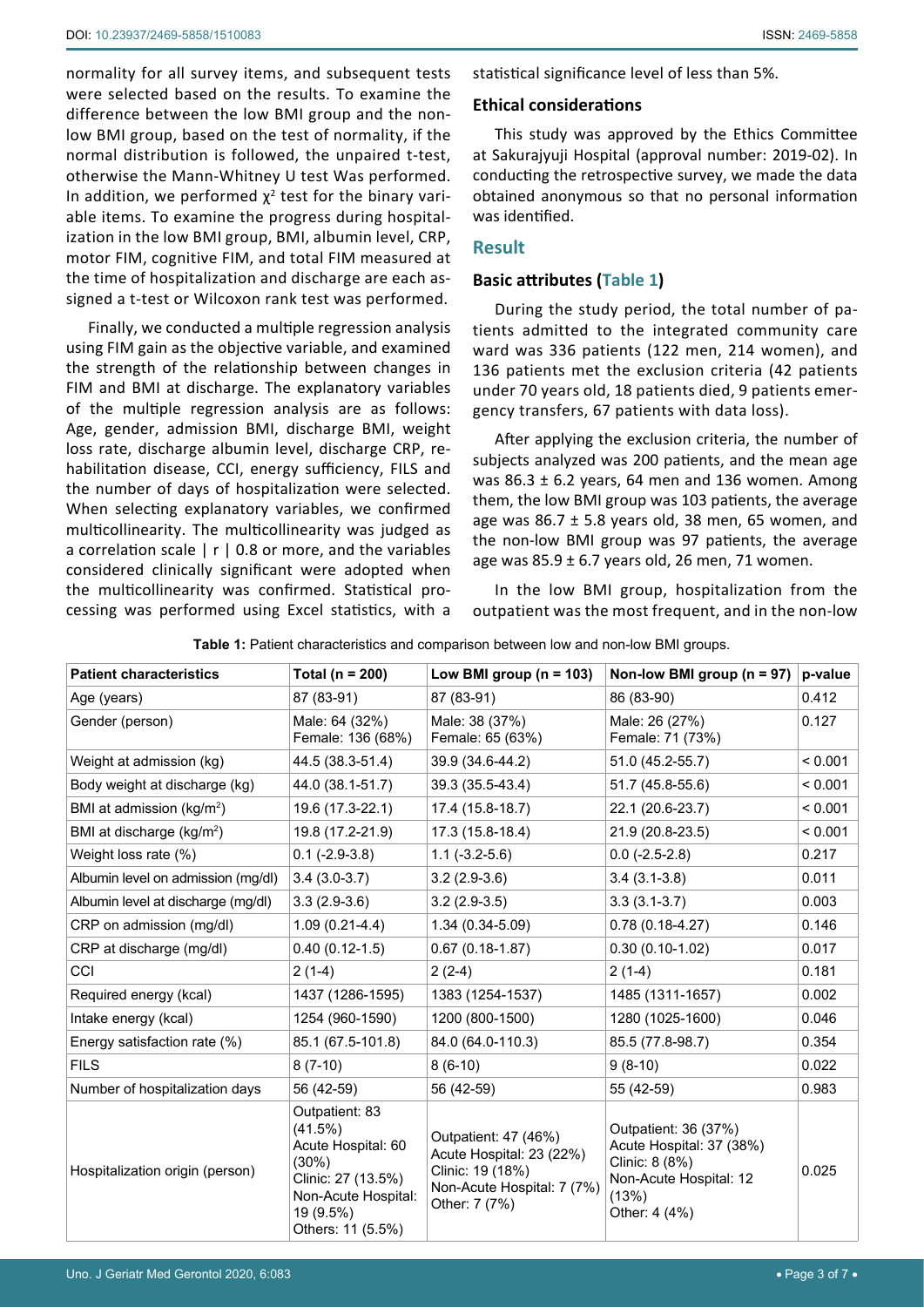| Discharge destination (person)        | Residential nursing<br>home for the elderly:<br>75 (37.5%)<br>Home: 66 (33%)<br>Transfer to the<br>disabled ward: 17<br>$(8.5\%)$<br>Home facility: 12<br>(6%)<br>Transfer to the<br>medical ward: 8<br>(4%)<br>Other: 22 (11%) | Residential nursing home<br>for the elderly: $40$ (39%)<br>Home: 28 (27%)<br>Transfer to the disabled<br>ward: 12 (11%)<br>Home facility: 6 (6%)<br>Transfer to the medical<br>ward: 7 (7%)<br>Other: 10 (10%) | Residential nursing home for<br>the elderly: 35 (36%)<br>Home: 38 (39%)<br>Relocated to the disabled<br>ward: 5 (5%)<br>6 home-based facilities (6%)<br>Relocated to the medical<br>ward: 1 (1%)<br>Other: 12 (13%) | 0.099 |
|---------------------------------------|---------------------------------------------------------------------------------------------------------------------------------------------------------------------------------------------------------------------------------|----------------------------------------------------------------------------------------------------------------------------------------------------------------------------------------------------------------|---------------------------------------------------------------------------------------------------------------------------------------------------------------------------------------------------------------------|-------|
| Disease (person)                      | Disuse syndrome:<br>75 (37.5%)<br>Respiratory disease:<br>53 (26.5%)<br>Motor organ<br>disease: 50 (25%)<br>Heart disease: 22<br>(11%)                                                                                          | Disuse syndrome: 32<br>(31%)<br>Respiratory disease: 31<br>$(30\%)$<br>Motor organ disease: 28<br>(27%)<br>Heart disease: 12 (12%)                                                                             | Disuse syndrome: 43 (44%)<br>Respiratory disease: 22<br>(23%)<br>Motor organ disease: 22<br>(23%)<br>Heart disease: 10 (10%)                                                                                        | 0.276 |
| Exercise FIM (points) on<br>admission | 37 (16-66)                                                                                                                                                                                                                      | 32 (15-61)                                                                                                                                                                                                     | 43 (20-67.5)                                                                                                                                                                                                        | 0.059 |
| Cognitive FIM at admission (point)    | $21(12-31)$                                                                                                                                                                                                                     | 19 (11-29)                                                                                                                                                                                                     | 24 (14-33)                                                                                                                                                                                                          | 0.025 |
| Total FIM at admission (points)       | 58 (30-94)                                                                                                                                                                                                                      | 48 (26-92)                                                                                                                                                                                                     | 70 (35-98.5)                                                                                                                                                                                                        | 0.038 |
| Exercise FIM (points) at discharge    | 55 (20-78)                                                                                                                                                                                                                      | 41 (18-75)                                                                                                                                                                                                     | 64 (27-82)                                                                                                                                                                                                          | 0.005 |
| Cognitive FIM at discharge (point)    | 23 (12-32)                                                                                                                                                                                                                      | 27 (14-33)<br>20 (11-29)                                                                                                                                                                                       |                                                                                                                                                                                                                     | 0.015 |
| Total FIM at discharge (points)       | 76 (32-110)                                                                                                                                                                                                                     | 90 (42-113)<br>63 (29-105)                                                                                                                                                                                     |                                                                                                                                                                                                                     | 0.005 |
| Motor FIM gain (point)                | $5(1-13)$                                                                                                                                                                                                                       | $4(0-11)$<br>$7(1-15)$                                                                                                                                                                                         |                                                                                                                                                                                                                     | 0.011 |
| Cognitive FIM gain (points)           | $0(0-1)$                                                                                                                                                                                                                        | $0(0-1)$                                                                                                                                                                                                       | $0(0-1)$                                                                                                                                                                                                            | 0.499 |
| Total FIM gain (points)               | $6(1-13)$                                                                                                                                                                                                                       | $4(0-11)$                                                                                                                                                                                                      | $8(2-16)$                                                                                                                                                                                                           | 0.016 |

#### median (25%, 75%)

BMI: Body Mass Index; CRP: C-Reactive Protein; CCI: Charlson Comorbidity Index; FILS: Food Intake Level Scale; FIM: Functional Independence Measure.

BMI group, the most frequent hospitalization was from the acute care hospital. In the low BMI group, the number of residential-type paid nursing homes was the highest, and the non-low BMI group was home the most. The breakdown of the disease was mostly disused syndrome [\(Table 1](#page-2-0)).

### **Comparison between groups [\(Table 1](#page-2-0))**

Comparison of the survey items between the low BMI group and the non-low BMI group was as follows: BMI at admission, albumin level at admission, energy requirement, energy intake, FILS, total FIM at admission, cognitive FIM at admission, total FIM at discharge, Motor FIM at discharge, cognitive FIM at discharge, total FIM gain, motor FIM gain were significantly lower in the low BMI group, and discharge CRP was significantly higher in the low BMI group.

# **Comparison between admission and discharge ([Ta](#page-4-0)[ble 2](#page-4-0))**

A comparison between admission and discharge at all subjects showed significant differences in CRP, motor FIM, and total FIM ( $p < 0.01$ ).

Comparison between admission and discharge in the

low BMI group showed significant differences in BMI, CRP, motor FIM, cognitive FIM, and total FIM (p < 0.05). In the non-low BMI group, CRP, motor FIM, and total FIM were significantly different. From hospitalization to discharge, BMI increased in 87 (44%) and decreased in 100 (50%). During hospitalization, 11 (11.2%) had a BMI of less than 20 kg/m<sup>2</sup> , and 10 (9.8%) had a BMI of 20 kg/ m<sup>2</sup> or more [\(Table 2\)](#page-4-0).

# **Multiple regression analysis [\(Table 3](#page-5-0))**

In predisposal of the multiple regression analysis, | r | accepted more than 0.8 and multicollinearity to BMI at on admission BMI and a discharge. Therefore, we selected BMI at discharge as an explanatory variable in this study. For total FIM gain, BMI at discharge  $(\beta = 0.178; 95\% \text{ Cl} = 0.161 \text{ to } 1.330, \text{ p} = 0.013), \text{albu-}$ min level at discharge ( $β = 0.193$ ; 95% CI = 1.024 to 10.462,  $p = 0.017$ ), Number of hospitalization days (β  $= 0.158$ ; 95% CI = 0.025 to 0.312, p = 0.022) was extracted ( $R^2 = 0.134$ ) ([Table 3\)](#page-5-0).

### **Discussion**

These results indicate that patients with low BMI at discharge have lower ADL capacity and improve-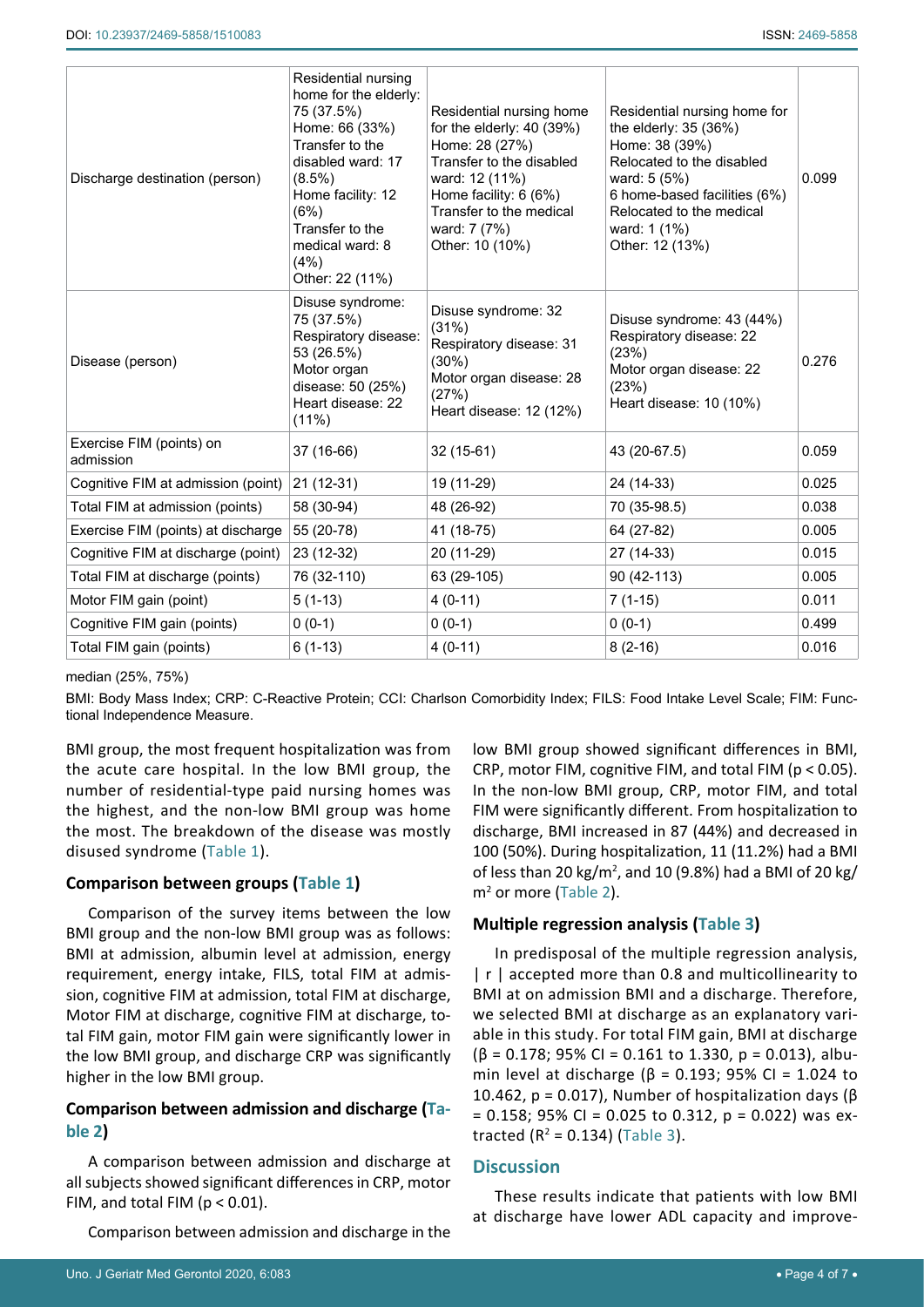| Survey item                                                                          | Overall ( $n = 200$ )          |                        |         | u) dno.b [MB worl<br>$= 103$     |                         |         | Non-low BMI group<br>$(n = 97)$ |                   |         |
|--------------------------------------------------------------------------------------|--------------------------------|------------------------|---------|----------------------------------|-------------------------|---------|---------------------------------|-------------------|---------|
|                                                                                      | When hospitalized At discharge |                        | p-value | When hospitalized   At discharge |                         | p-value | When hospitalized At discharge  |                   | p-value |
| BMI (kg/m <sup>2</sup> )                                                             | $19.6(17.3-22.1)$              | 19.8 (17.2-21.9) 0.782 |         | $17.4(15.8 - 18.7)$              | $17.3(15.8-18.4)$ 0.039 |         | 22.1 (20.6-23.7)                | 21.9 (20.8-23.5)  | 0.935   |
| Albumin level (mg/dl)                                                                | $3.4(3.0-3.7)$                 | $3.3(2.9-3.6)$         | 0.098   | $3.2(2.9-3.6)$                   | $3.2(2.9-3.5)$          | 0.074   | $3.5(3.1 - 3.8)$                | $3.3(3.1 - 3.7)$  | 0.181   |
| CRP (mg/dl)                                                                          | $1.09(0.21-4.4)$               | $0.40(0.12 - 1.5)$     | 0.001   | $1.34(0.34-5.09)$                | $0.67(0.18-1.87)$ 0.002 |         | $0.78(0.18-4.27)$               | $0.30(0.10-1.02)$ | 0.001   |
| Exercise FIM (point)                                                                 | 37 (16-66)                     | 55 (20-78)             | 0.001   | $32(15-61)$                      | 41 (18-75)              | 0.001   | 43 (20-68)                      | 64 (27-82)        | 0.003   |
| Cognitive FIM (point)                                                                | $21(12-31)$                    | 23 (12-32)             | 0.684   | $19(11-29)$                      | 20 (11-29)              | 0.006   | 24 (14-33)                      | $27(14-33)$       | 0.706   |
| Total FIM (points)                                                                   | 58 (30-94)                     | 76 (32-110)            | 0.006   | 48 (26-92)                       | 63 (29-105)             | 0.007   | 70 (35-99)                      | $90(42 - 113)$    | 0.010   |
| 3MI: Body Mass Index; CRP: C-Reactive Protein; FIM: Functional Independence Measure. |                                |                        |         |                                  |                         |         |                                 |                   |         |

Table 2: Comparison between admission and discharge. **Table 2:** Comparison between admission and discharge.

<span id="page-4-0"></span>BMI: Body Mass Index; CRP: C-Reactive Protein; FIM: Functional Independence Measure. ပ္ပ Independer Body Mass Index; CRP: C-Reactive Protein; FIM: Functional ment at admission than patients with lower BMI, and BMI at discharge is independent of the improve ment in ADL capacity. In addition, it was found that patients with low BMI at discharge had low BMI at hospital admission, and BMI was difficult to improve during hospitalization.

First, patients with low BMI at discharge were in dependently related to improvement in ADL ability. Previous studies have reported that when the BMI at admission is low, the ADL ability at admission and its improvement is low. Nakazawa, et al. investigated the BMI and prognosis of 8510 elderly people entering the facility, and reported that the lower the baseline BMI, the lower the ADL ability [[11\]](#page-6-10). Naruishi, et al. investigated the relationship between BMI and ADL ability in 1223 elderly inpatients in acute hospitals, and reported that FIM gain and FIM efficiency were low when BMI was low [[12](#page-6-11)]. In this study, patients with a low BMI at discharge had a lower FIM gain than patients with a low BMI. A low BMI indicates that the components of body composition, including muscle mass, are low. Therefore, low BMI may be associated with lower physical function levels. Minematsu, et al. conducted a cross-sectional study of the relationship between BMI and physical function in 3549 commu nity-dwelling elderly people in Japan over 65-yearsold. When BMI is low, grip strength, knee extension torque, and knee flexion torque are low [[13](#page-6-12)]. Ferreira, et al. conducted a cross-sectional study on the rela tionship between BMI and physical functioning in 316 community-dwelling elderly, and reported that when the BMI was low, the results of the chair standing test were low [[14](#page-6-13)]. Based on the above, there is an association between BMI and physical function. Physical function has been associated with ADL ability. den Ouden, et al. investigated the relationship between physical function and ADL ability in 625 elderly peo ple living in the region, and reported that ADL ability decreases when grip strength, lower limb strength, and physical activity are low [[15](#page-6-14)]. Although the phys ical function was not investigated in this study, the low BMI group had a low BMI even during hospitaliza tion, which may have reduced the physical function. Therefore, it can be considered that the improvement in ADL ability was lower than that in the non-low BMI group due to decreased physical function in the low BMI group.

Second, patients with low BMI on discharge had low BMI on admission, and BMI was difficult to im prove during hospitalization. There are two possible reasons why BMI was difficult to improve. First, it is thought that the nutrition support provided to each patient was insufficient and the energy intake was in sufficient. Bally, et al. Conducted a meta-analysis of the effects of nutrition support on undernourished patients and reported that nutrition support increas -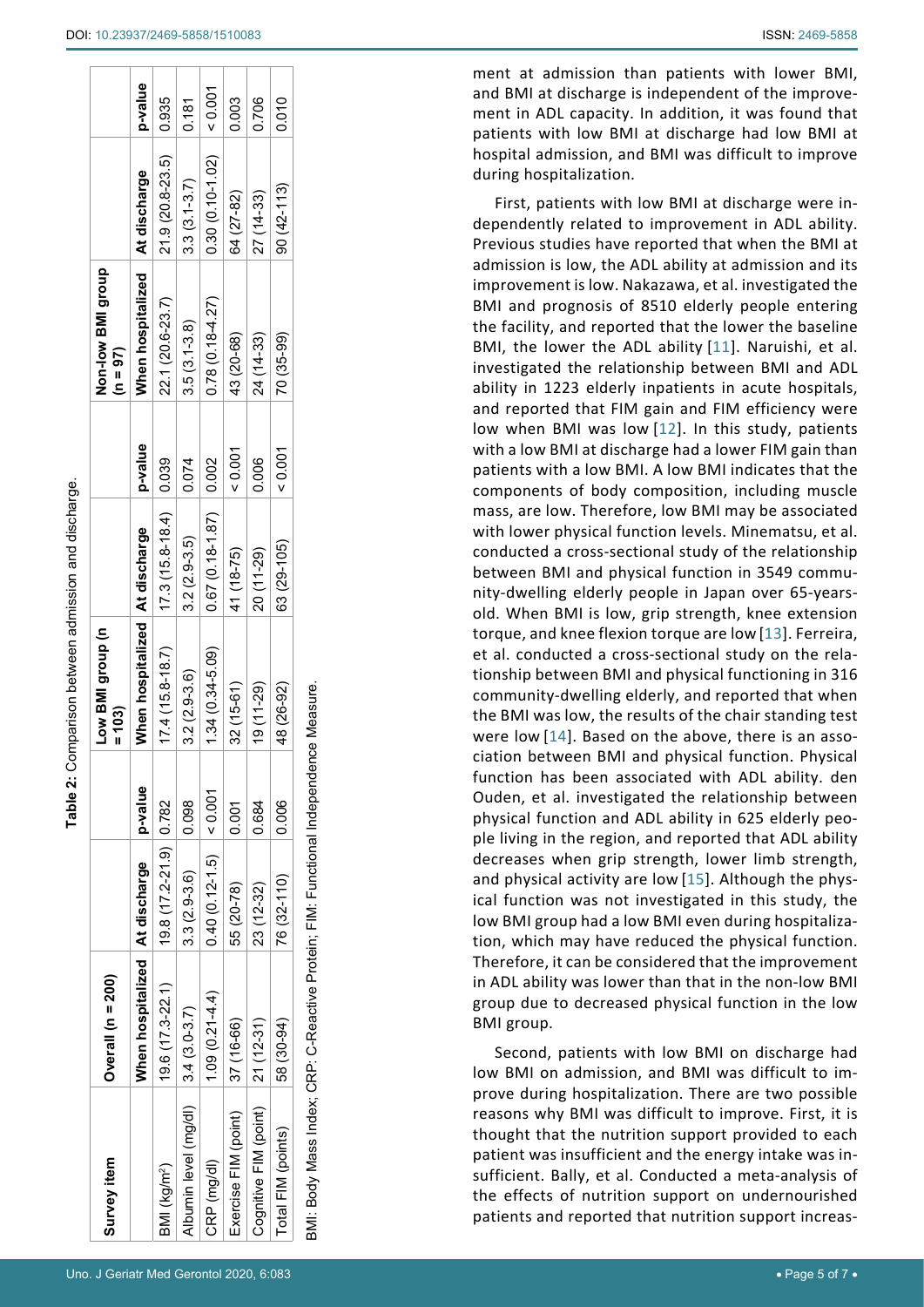| factor                     | <b>Standard partial regression</b><br>coefficient $(\beta)$ | 95% CI           | p-value | <b>VIF</b> |
|----------------------------|-------------------------------------------------------------|------------------|---------|------------|
| Age                        | $-0.055$                                                    | $-0.444 - 0.188$ | 0.435   | 1.103      |
| Sex                        | 0.064                                                       | $-2.218-6.174$   | 0.313   | 1.097      |
| BMI at discharge           | 0.168                                                       | $0.123 - 1.285$  | 0.013   | 1.148      |
| Weight loss rate           | $-0.066$                                                    | $-0.399 - 0.134$ | 0.329   | 1.034      |
| Albumin level at discharge | 0.196                                                       | 1.156-10.475     | 0.017   | 1.492      |
| CRP at discharge           | $-0.093$                                                    | -1.283-0.306     | 0.217   | 1.364      |
| <b>Rehabilitation</b>      | $-0.021$                                                    | $-1.831 - 1.334$ | 0.757   | 1.068      |
| CCI                        | $-0.012$                                                    | $-1.004 - 0.843$ | 0.772   | 1.088      |
| Energy sufficiency         | $-0.132$                                                    | $-0.146 - 0.003$ | 0.061   | 1.128      |
| <b>FILS</b>                | 0.073                                                       | $-0.403 - 1.268$ | 0.312   | 1.192      |
| Hospitalization days       | 0.157                                                       | $0.026 - 0.312$  | 0.022   | 1.056      |

<span id="page-5-0"></span>**Table 3:** Multiple regression analysis with total FIM gain as objective variable.

 $R^2 = 0.134$ .

BMI: Body Mass Index; CRP: C-Reactive Protein; CCI: Charlson Comorbidity Index; FILS: Food Intake Level Scale; FIM: Functional Independence Measure.

es body weight, energy intake, and protein intake[[16](#page-6-15)]. On the other hand, Rasheed, et al. Investigated the effects of nutritional support on undernourished patients in 126 inpatients over 60 years of age, and 76% of patients did not improve nutritional status even after receiving nutritional support [[17](#page-6-16)]. In this study, there was no difference in the energy sufficiency rate or energy intake during admission between the low BMI group and the non-low BMI group, but the median energy sufficiency rate was less than 100% in both groups. The BMI did not change during the hospital stay. Therefore, insufficient intake of energy at the time of hospitalization may be one of the factors that prevented BMI from improving. Second, the low BMI group may have a poorer general condition than the non-low BMI group. In this study, CRP at admission tended to be higher in the low BMI group, and CRP at discharge was significantly higher in the low BMI group. Regarding the relationship between BMI and CRP, previous studies have produced results that differ from this study. A systematic review by Fedewa, et al. shows that BMI and CRP are positively correlated [[18\]](#page-6-17). Qin, et al. in 6091 healthy middle-aged and elderly people showed that CRP was lower in the low BMI group than in the obese group, and was not different from the normal weight group [[19\]](#page-6-18). These results suggest that when BMI is high, CRP is also high. In this study, the CRP was high in the low BMI group. This may be related to disease-induced inflammation. Rasheed, et al. suggested that severe cases were included as a factor that nutritional status did not improve after nutrition support [[17\]](#page-6-16). In this study, CRP in the low BMI group exceeded the reference value (0.3 mg/dl or less), and the median CCI was 2 points, so there may be many severe cases with comorbidities. Based on the above, it is possible that BMI was difficult to improve during hospitalization because it

was related to poor general condition.

This study has three limitations. The first is that this study is a cross-sectional study, so we cannot mention causality. The lower BMI at discharge, the improvement in physical function may be low, and it may be difficult to improve the ADL ability. In addition, the low ADL ability is a condition in which food and excretion cannot be sufficiently performed, so the food intake may have decreased and the BMI may have decreased. Second, there is a possibility that a confounding factor that has not been investigated this time exists between BMI and ADL ability at discharge. In this study, each item was examined retrospectively from the medical record, but only the information obtained from the medical record could be investigated. Therefore, items that could not be investigated may have an influence as a confounding factor. In the forced input method in multivariate analysis, explanatory variables are selected with reference to previous studies, but the coefficient of determination adjusted for degrees of freedom is as low as 0.134, so there is a possibility that factors that were not selected are related. The third point is that this data is for a single facility. Since the data is for a single facility, the characteristics of the facility or region may affect the characteristics and results of the target person.

### **Conclusion**

The results show that when BMI is low at discharge, ADL ability at the discharge and improvement in ADL ability are low compared to non-low BMI patients, and patients with low BMI at discharge are also hospitalized. It was revealed that BMI was low and that BMI at discharge was independently related to the improvement of ADL ability, suggesting that nutritional status may affect the improvement of ADL ability. In the future, it will